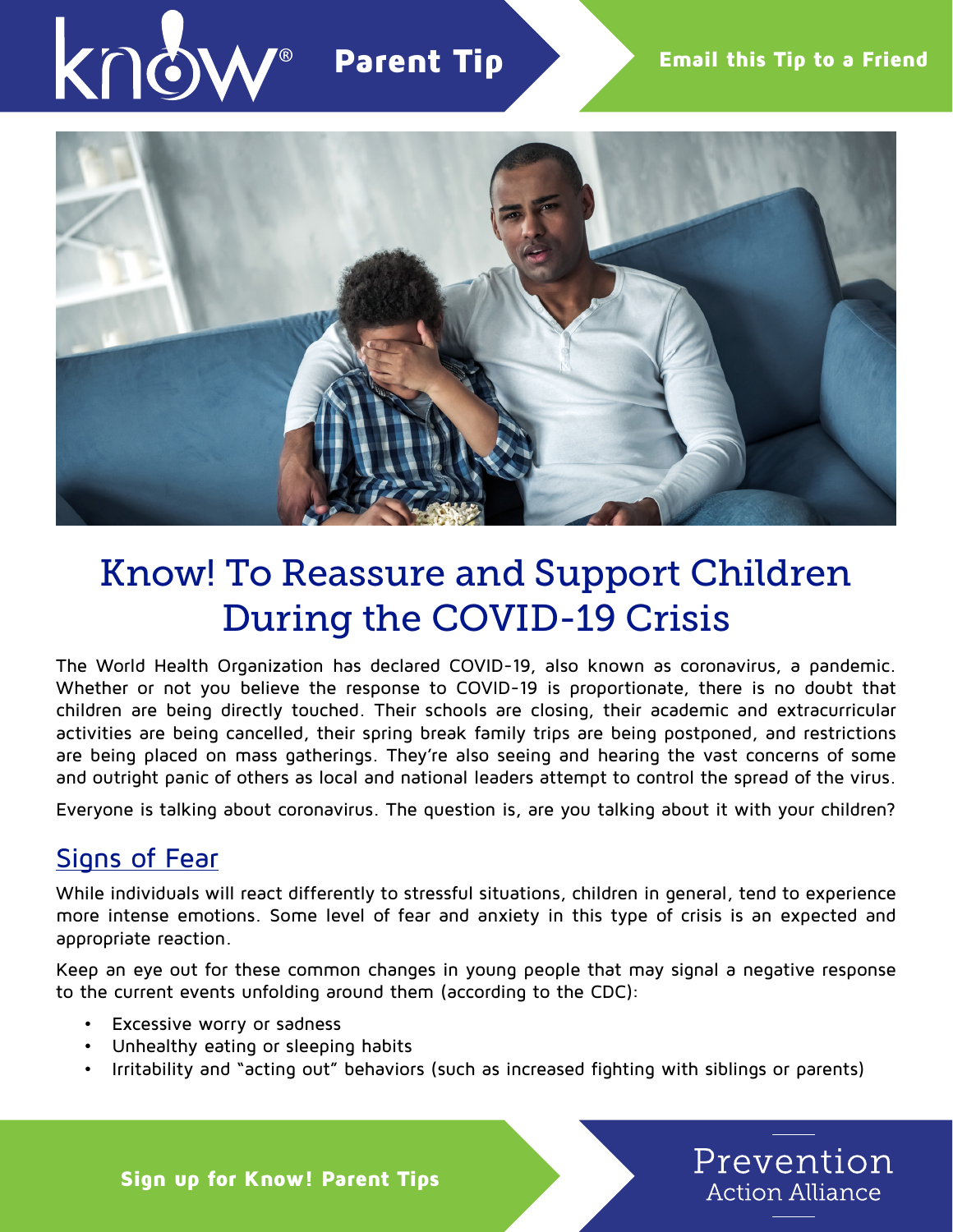

- Poor academic performance/avoiding schoolwork
- Difficulty paying attention and concentrating
- Avoiding activities enjoyed in the past
- Unexplained headaches or body pain
- Using alcohol, tobacco, or other drugs

## How to Talk about COVID-19

Children will look to us, as parents and caregivers, to see how we respond to the pandemic. If we deal with this situation calmly and confidently, our children are much more likely to do the same. It is important that we, along with our children, take breaks, get plenty of sleep, exercise, eat well, stay connected to friends and family, and stay positive. In doing so we are better able to support our children.

Other things we can do to support our children include (according to the CDC):

- **• Take time to talk with them about the COVID-19 outbreak**. Answer questions and **[share](https://www.cdc.gov/coronavirus/2019-ncov/about/share-facts.html) [facts](https://www.cdc.gov/coronavirus/2019-ncov/about/share-facts.html)** in a way that our children can understand.
- **• Reassure our children that they are safe**. Let them know it is ok if they feel upset. Share with them how we deal with our own stress so that they can learn how to cope from us.
- **• Limit our children's exposure to media coverage**. Children may misinterpret what they hear and can be frightened about something they do not understand.
- **• Help our children to maintain a sense of structure**, especially for those young people whose schools have closed and extracurriculars have been put on hold.

We may not have all the answers for our children. That said, it's imperative for us to sit down with them to provide the facts that we do know, filter out misinformation, reassure them of their safety, and help them to remain positive and hopeful – to the best of our ability.

For additional and up-to-date information on COVID-19 visit:

- **• [Centers for Disease Control and Prevention: White House Coronavirus 2019 Task Force](https://www.cdc.gov/coronavirus/2019-ncov/index.html)**.
- **• [Centers for Disease Control and Prevention: Guidance for School Settings](https://www.cdc.gov/coronavirus/2019-ncov/community/schools-childcare/index.html?deliveryName=USCDC_1009-DM22486)**.

### Sources

• [Centers for Disease Control and Prevention: Coronavirus Disease 2019 \(COVID-19\) - Mental](https://www.cdc.gov/coronavirus/2019-ncov/about/coping.html) [Health and Coping During COVID-19.](https://www.cdc.gov/coronavirus/2019-ncov/about/coping.html)

## About Know! Parent Tips

Everyone has a role in prevention. By reading and sharing this Know! Parent Tip today, you're doing your part to prevent substance misuse and create a healthier world for all.

We created these free parent tips to empower parents like you. Know! helps you promote health and wellness and protect the



Prevention

**Action Alliance** 

Sign up for Know! Parent Tips